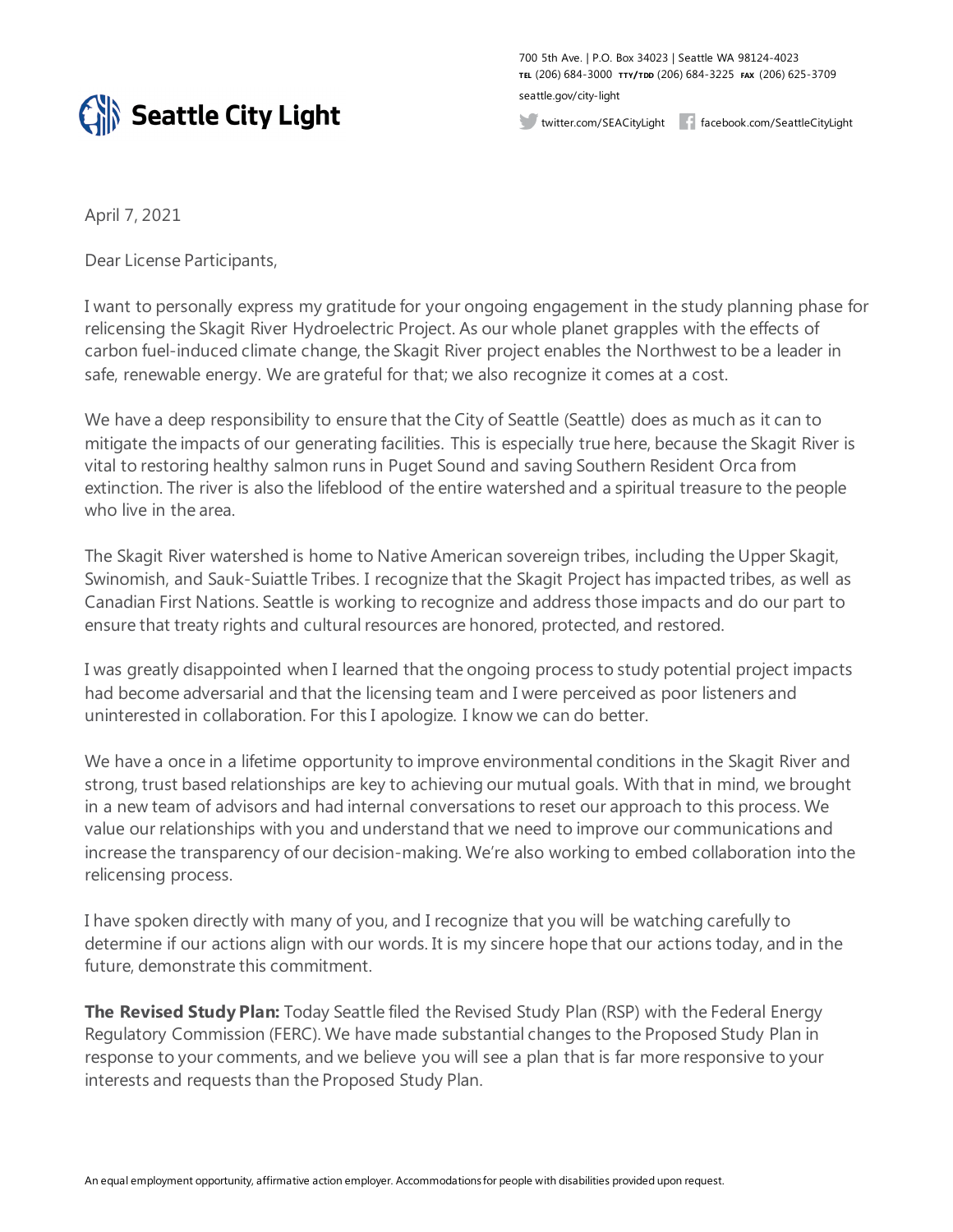While this is a significant milestone in the relicensing process, we recognize that Seattle has a substantial amount of work ahead of us. A few specifics:

**Fish Passage Feasibility Study:** Within the RSP, we added a study to comprehensively evaluate the feasibility of providing upstream and downstream fish passage at Gorge, Diablo, and Ross dams. We also included an aquatic habitat study in the RSP to study the suitability of fish habitat in Ross Lake. We will work collaboratively with the licensing participants to implement these studies and to identify next steps. We are committed to following the science and taking an ecosystem approach.

As part of our commitment to do more for the Skagit River watershed, Seattle is prepared to undertake the following additional protection, mitigation and enhancement (PME) measures:

**1. Instream Flows in the Gorge Dam Bypass Reach:** Seattle is committed to providing flows in the bypass as soon as possible and as part of a long-term commitment in the new license. We understand the profound importance to Tribes and other parties of instream flows below Gorge dam. I have instructed my staff to engage the licensing participants in a collaborative process to identify appropriate flows for the bypass reach that consider cultural, spiritual, aesthetic, and ecological interests.

We are prepared to implement an interim instream flow regime in the bypass reach for the remainder of the current license term. While we note that this interim flow regime will need to be within the terms of our existing license and certain operational constraints, we expect that Seattle and the licensing participants can collaborate and reach agreement on a flow regime that can be implemented in the near future. We expect that this experience will inform flows that will be proposed as part of the new license.

**2. Fish Habitat Fund:** Seattle plans to establish a new fund to benefit ESA-listed species in the Skagit River watershed. Upon Seattle City Council approval, our plan is to provide initial funding in the amount of **\$2,500,000** and an additional **\$500,000** annually, until the issuance of the next license by FERC. We propose that these monies be used to fund fish and aquatic habitat projects and studies. We propose that the fund be administered by a joint board consisting of representatives of Seattle, the Upper Skagit, Swinomish, and Sauk-Suiattle Tribes, and federal and state resource agencies. We note that as part of the previous relicensing of the Skagit Project, Seattle entered into the Fisheries Settlement Agreement (April 1991) with many of the licensing participants to mitigate Project impacts on fisheries resources. This settlement included substantial financial commitments by Seattle to fund mitigation for aquatic habitat impacts. This mitigation has provided significant benefits to aquatic resources. It is our hope that this new fund will provide benefits beyond what has been provided under the existing Fisheries Settlement Agreement.

Seattle's goal for this fund is to bring substantial new resources to the effort to protect, conserve, and restore the fisheries resources and aquatic habitat of the Skagit River.